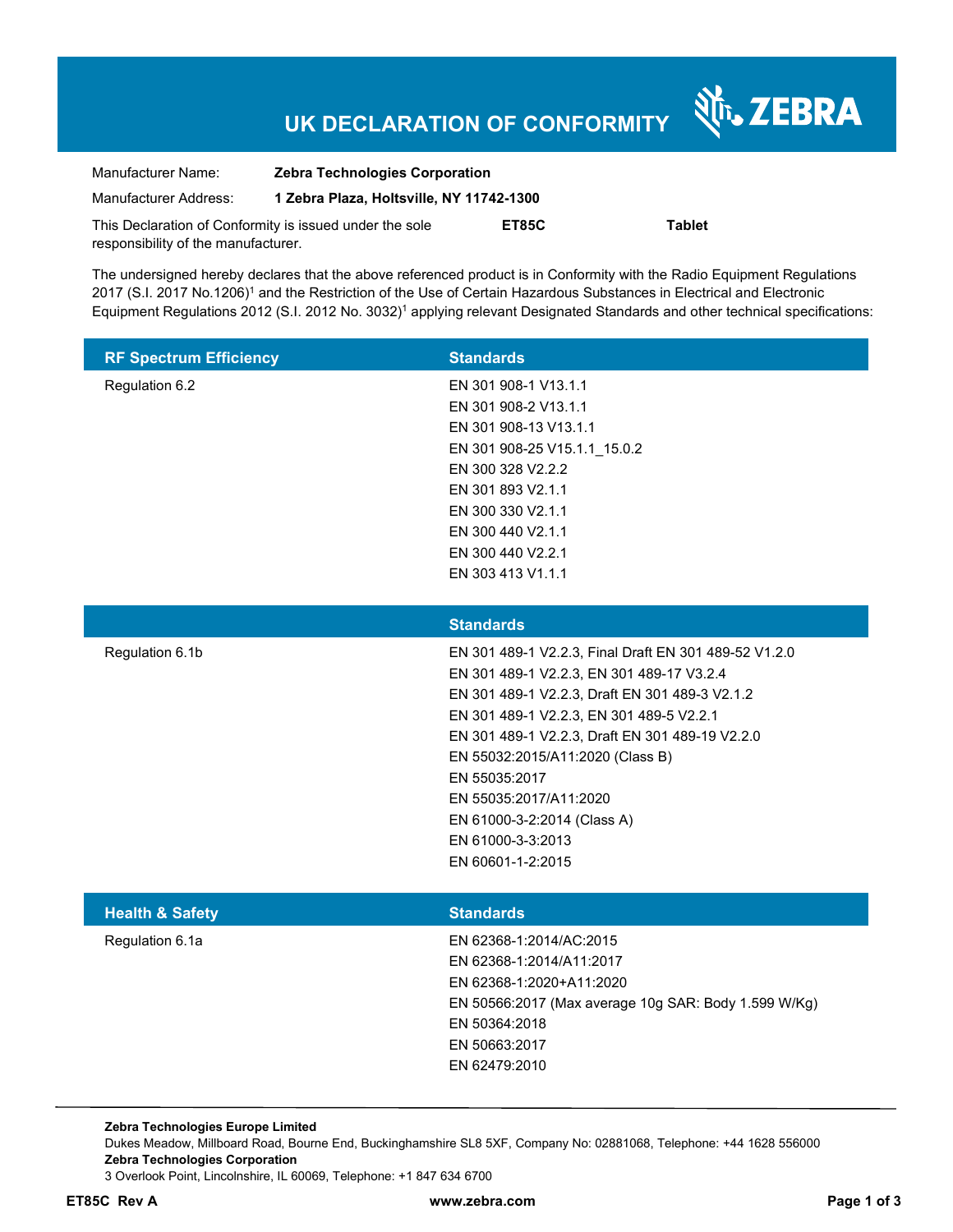### र्शे<sub>ं</sub> ZEBRA **UK DECLARATION OF CONFORMITY**

EN 50665:2017 EN 62311:2008 EN 62311:2020

EN 62471:2008 (LED)

| <b>Environmental</b>                                                                                                   | <b>Standards</b>  |
|------------------------------------------------------------------------------------------------------------------------|-------------------|
| Restriction of the Use of Certain Hazardous<br>Substances in Electrical and Electronic<br><b>Equipment Regulations</b> | EN IEC 63000:2018 |

With regard to the Radio Equipment Regulations 2017 (S.I. 2017 No.1206)<sup>1</sup>, the conformity assessment procedure referred to in regulation 41(4)(b) and detailed in Schedule 3 has been followed with the involvement of the following Approved Body for regulation 6.2:

**TIMCO Engineering, Inc.,** 849 NW State Road 45, Newberry, Fl 32669

Type Examination Certificate number: U1177-221078

 $^{\rm 1}$  As amended by applicable EU withdrawal legislation implemented at the time of issuing this declaration

#### **Signed on behalf of Zebra Technologies Corporation**

*(Signature of authorized person)* Marco Belli Rev: A Sr. Manager, Regulatory **Date: 25 January 2022** Place: Bourne End, UK